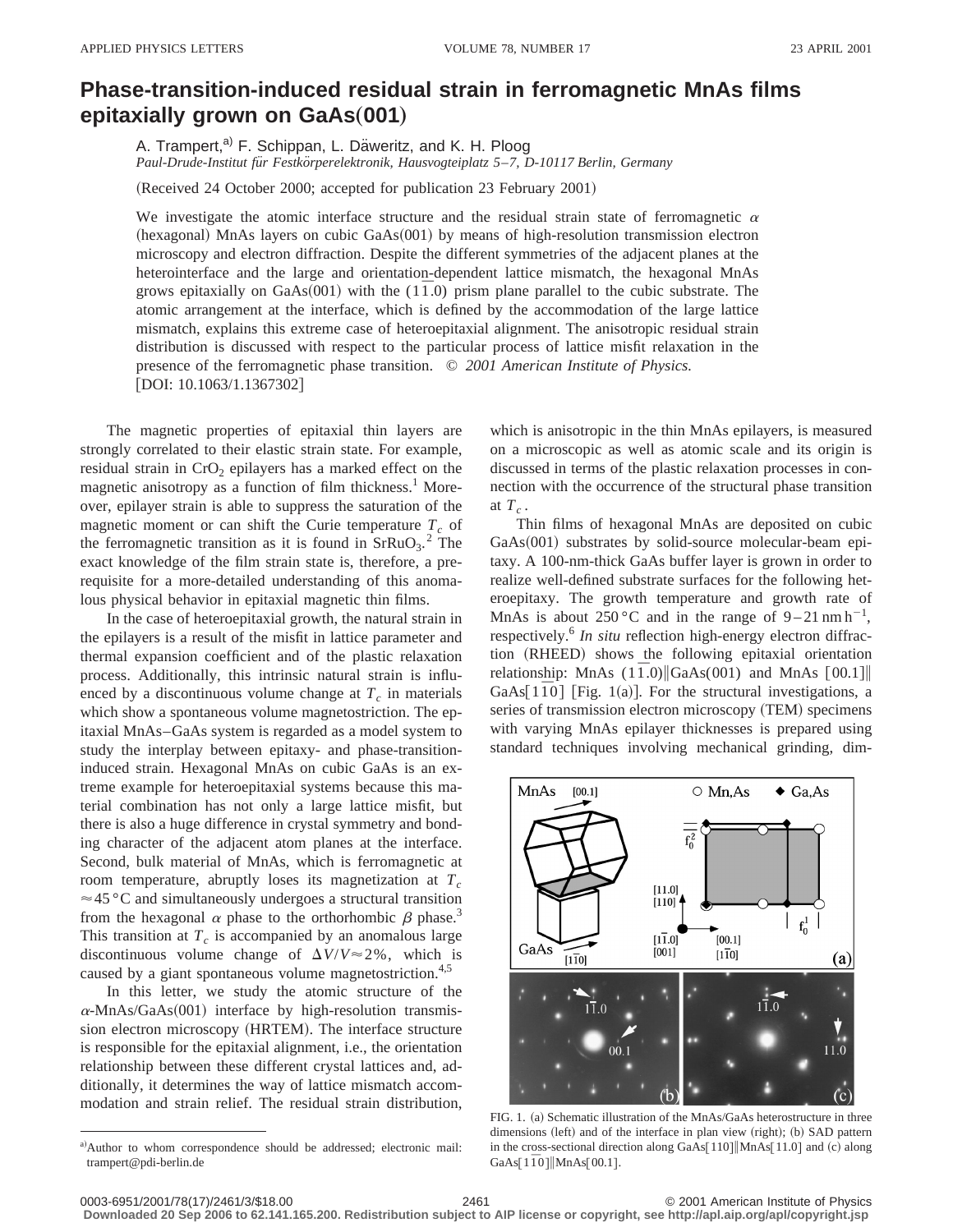pling, and Ar-ion-beam milling in a cold stage in order to minimize sample damage. The TEM observations are carried out in the JEM 4000FX and JEM 3010 microscopes.

The crystal structure of the MnAs films appears homogeneous in the TEM, no granular morphology is visible, which would be expected in the presence of orientation or phase variations. Some dislocations are detected near the heteroboundary and within the epilayer originating from the misfit accommodation process. The single-crystalline structure is also verified by electron diffraction measurements. Figures 1(b) and 1(c) show selected area diffraction  $(SAD)$ patterns obtained from two different directions with respect to the GaAs substrate: (b) cross-sectional view parallel to the  $\lceil 110 \rceil$  and (c) parallel to the GaAs $\lceil 1\bar{1}0 \rceil$  direction. These SAD patterns confirm the orientation relationship between both crystal lattices obtained by the *in situ* RHEED experiments. The distances between the diffraction spots are measured in order to estimate the lattice parameters of the hexagonal MnAs by using the diffraction spots of GaAs as a calibration standard. Setting  $a_{GaAs} = 0.565325$  nm and selecting the  $[00.4]$  spot in Fig. 1(b), we obtain the MnAs lattice constant  $c = (0.570 \pm 0.004)$  nm, which agrees within the limits of error to the bulk value given in the literature,  $c_{\text{bulk}}$  $=$  (0.571 $\pm$ 0.002) nm.<sup>7</sup> The lattice constant *a* is determined from the SAD pattern taken from the perpendicular direction along the  $[00.1]$  zone axis [Fig. 1(c)]. By selecting the  $(11.0)$ spot, i.e., the lattice planes perpendicular to the interface, we obtain the constant  $a_{\parallel} \equiv 2d_{11.0} = (0.369 \pm 0.004)$  nm parallel to the interface. However, if we measure the distance of the lattice planes lying parallel to the interface and corresponding to the  $(1\bar{1}.0)$  reflection, the lattice parameter is determined by  $a_{\perp} = \sqrt{4/3} d_{1,1,0} = (0.379 \pm 0.004) \text{ nm}$ , a value which is considerably larger than  $a_{\parallel}$ . Therefore, the SAD measurement points to an anisotropic residual strain state of the epilayers with *compressive* strain along the  $\lceil 1\overline{1} \cdot 0 \rceil$  and almost no strain along the  $[00.1]$  direction. This result will be explained in the following by the asymmetric character of the interface structure and by distinct mechanisms of strain relief, especially in the presence of  $T_c$ .

Generally, the lattice misfit which is defined by  $f^i = (a^i)$  $-a_s^i/a_s^i$ ,  $i=1,2$  with the unstrained spacings of the corresponding atoms in overlayer  $a<sub>o</sub>$  and substrate  $a<sub>s</sub>$ , respectively, strongly depends on the inspected in-plane direction *i*. In the case of the MnAs/GaAs system [cf. Fig. 1(a)], the lattice misfit  $f^1$  corresponding to the  $\lceil 1\bar{1}0 \rceil$  GaAs-direction, i.e., between the  ${00.2}$  MnAs and the  ${110}$  GaAs planes, amounts to 30% if we use the published bulk values for the calculation.<sup>7</sup> The value  $f^2$  for the GaAs [110] direction, i.e., between the  $\{11.0\}$  MnAs and the  $\{110\}$  GaAs planes, is then only about 7.5%. First, we start with investigating the accommodation process originating from the 30% lattice misfit. The HRTEM micrograph in Fig.  $2(a)$  reveals the interface character along the GaAs  $[110]$  projection. The HRTEM contrast of the MnAs lattice imaged in the  $[11.0]$  direction is wavy-like with a period corresponding to the hexagonal lattice constant *c* in agreement with HRTEM image simulations. Because of the different interference pattern on both sides, the interface can be determined very accurately and appears atomically abrupt in this projection. No localized misfit dislocation or strong coherence strain features, respectively, are visible in the HRTEM image. Therefore, at a first **Downloaded 20 Sep 2006 to 62.141.165.200. Redistribution subject to AIP license or copyright, see http://apl.aip.org/apl/copyright.jsp**



FIG. 2. Cross-sectional HRTEM image of the MnAs/GaAs interface in the MnAs[11.0] GaAs[110] projection. (a) Overview with an inset showing the Fourier power spectrum, (b) magnified part of the commensurate interface (after Fourier filtering), and  $(c)$  a coincidence lattice-misfit dislocation.

glance, the interface appears completely incoherent, as one would expect for heterosystems with large lattice mismatch and weak interfacial bond strength. However, a more careful inspection reveals an interface structure where the mismatch accommodation becomes understandable in the framework of a near-coincidence lattice model: every fourth  ${00.2}$ MnAs plane fits every sixth  $\{220\}$  GaAs plane forming a commensurate interface region [see Fig. 2(b)]. This  $4/6$  ratio reduces the natural lattice mismatch *f* from 30% to about 5%, a reasonable value to enable epitaxial growth. The deviation  $F$  from the exact coincidence, which is given by  $F$  $= (4d_{\text{MnAs}}^{\{00.2\}} - 6d_{\text{GaAs}}^{\{220\}})/6d_{\text{GaAs}}^{\{220\}}$ , is accommodated by secondary defects related to the coincidence lattice, an example is shown in Fig.  $2(c)$ . Such defects are characterized by two additional  $\{00.2\}$  planes in one coincidence lattice mesh. The measured average spacing of these secondary defects at every third unit is sufficient to relieve the coincidence lattice misfit  $F$ , i.e., there is no residual strain detected in the  $[00.1]$ direction. In agreement with this result, the spacing of the reflections in the Fourier spectrum [inset in Fig.  $2(a)$ ] agrees with the strain-free bulk values. Thus, the resulting relaxed interface structure is composed of commensurate domains having perfect coincidence arrangement, which are separated by extended secondary dislocations.

In the following, we analyze the atomic interface structure along the lower misfit direction  $(7.5\%$  misfit). Figure  $3(a)$  shows a cross-sectional dark-field micrograph near the interface region imaged along the  $[00.1]$  MnAs  $\parallel$ [1 $\bar{1}0$ ] GaAs direction. The abrupt change in contrast evidences again the already mentioned smooth and chemically sharp boundary with no indication of an extended interfacial reaction zone. A